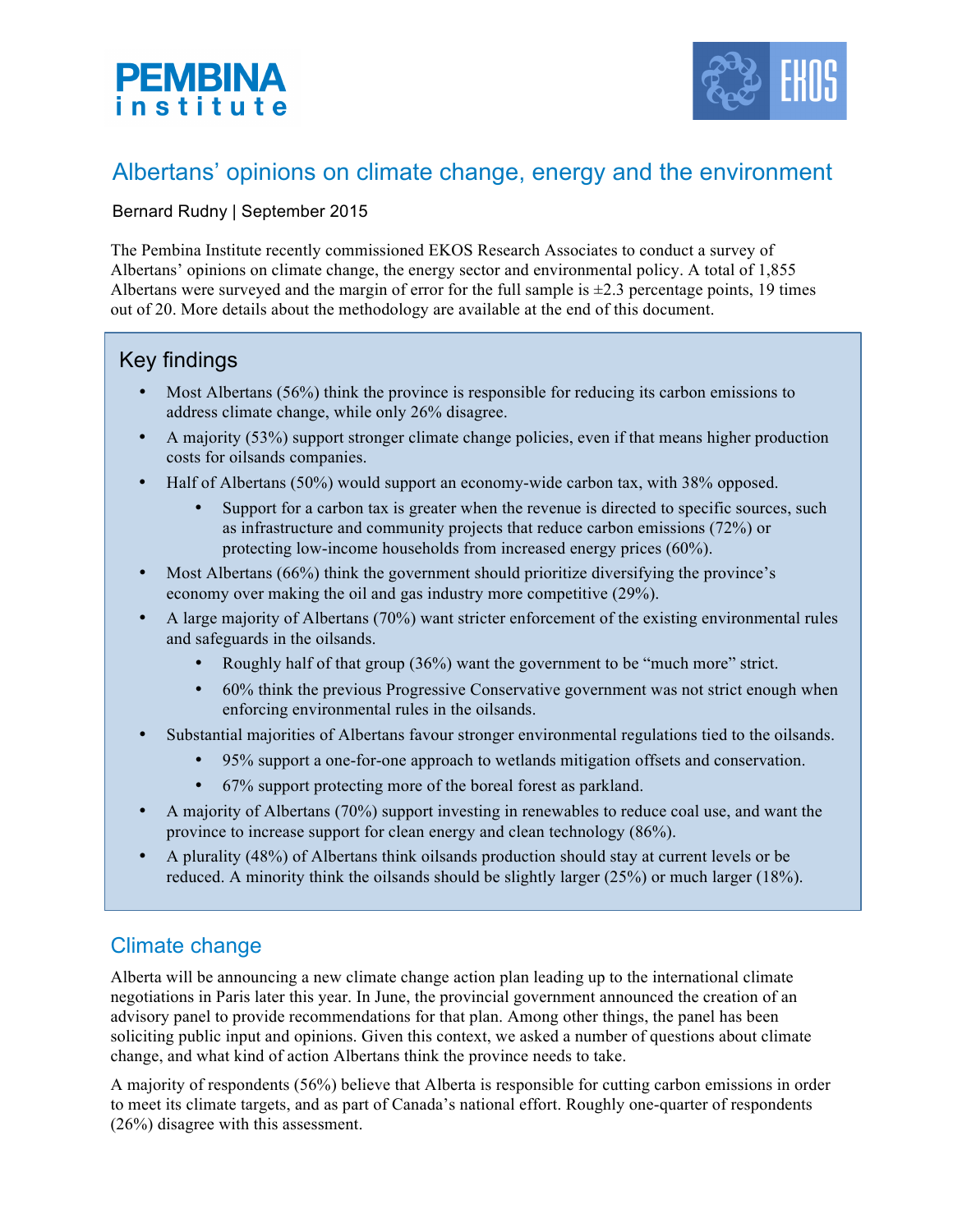**On a scale of 1 to 7 (where 1 represents no responsibility at all and 7 represents very responsible) to what degree do you think Alberta is responsible for reducing its overall carbon emissions in order to meet its climate change targets, and to help Canada keep its international climate change commitments?**

| 56%                                      |            | 16%                             | 26%          | $2\%$ |
|------------------------------------------|------------|---------------------------------|--------------|-------|
| $\blacksquare$ High responsibility (5-7) | Middle (4) | <b>Low responsibility (1-3)</b> | ≡Don't know* |       |

\*Also includes respondents who did not answer when used throughout this document

The international community has coalesced around the goal of limiting global warming to two degrees Celsius, in order to avoid the most dangerous impacts of climate change. Alberta's carbon emissions have grown rapidly over the last two decades, largely due to the expansion of the oilsands sector, and the province's current climate target is not consistent with the global reductions needed to achieve less than two degrees of warming. $<sup>1</sup>$ </sup>

When presented with this information, most respondents (52%) believe Alberta should adopt climate policies in line with a global two-degree target. Less than one-third (31%) oppose this level of ambition.

#### **On a scale of 1 to 7 (where 1 represents strongly oppose and 7 represents strongly support) to what degree do you support Alberta adopting climate change regulations that, if adopted globally, would keep warming from exceeding two degrees Celsius?<sup>2</sup>**



Respondents don't believe that costs to the oilsands industry should stand in the way of stronger climate policies. We asked about support for these policies, while explicitly saying that oilsands companies would face higher production costs as a result. Even with that caveat — and in the midst of an economic slowdown with low oil prices — Albertans maintain the same support for action: 53% are in favour of stronger climate policies, with 34% opposed.

#### **On a scale of 1 to 7 (where 1 represents strongly disagree and 7 represents strongly agree) do you think Alberta should adopt stronger climate change policies, even if that means oilsands companies have to pay higher costs to produce oil?**

| 53% |              | 12%         | 34%            | $1\%$       |  |
|-----|--------------|-------------|----------------|-------------|--|
|     | ■Agree (5-7) | Neither (4) | Disagree (1-3) | ■Don't know |  |

 <sup>1</sup> P.J. Partington, "Big shiny trends: Canada's new emissions numbers," *Pembina Institute*, April 17, 2014. http://www.pembina.org/blog/789

<sup>&</sup>lt;sup>2</sup> This question was introduced with the following preamble: "Canada has joined the international community in affirming the need to keep global warming from exceeding two degrees Celsius, in order to avoid the worst impacts of climate change. So far, Alberta has not been able to reduce carbon emissions or meet its climate change targets, largely due to the expansion of the oilsands sector."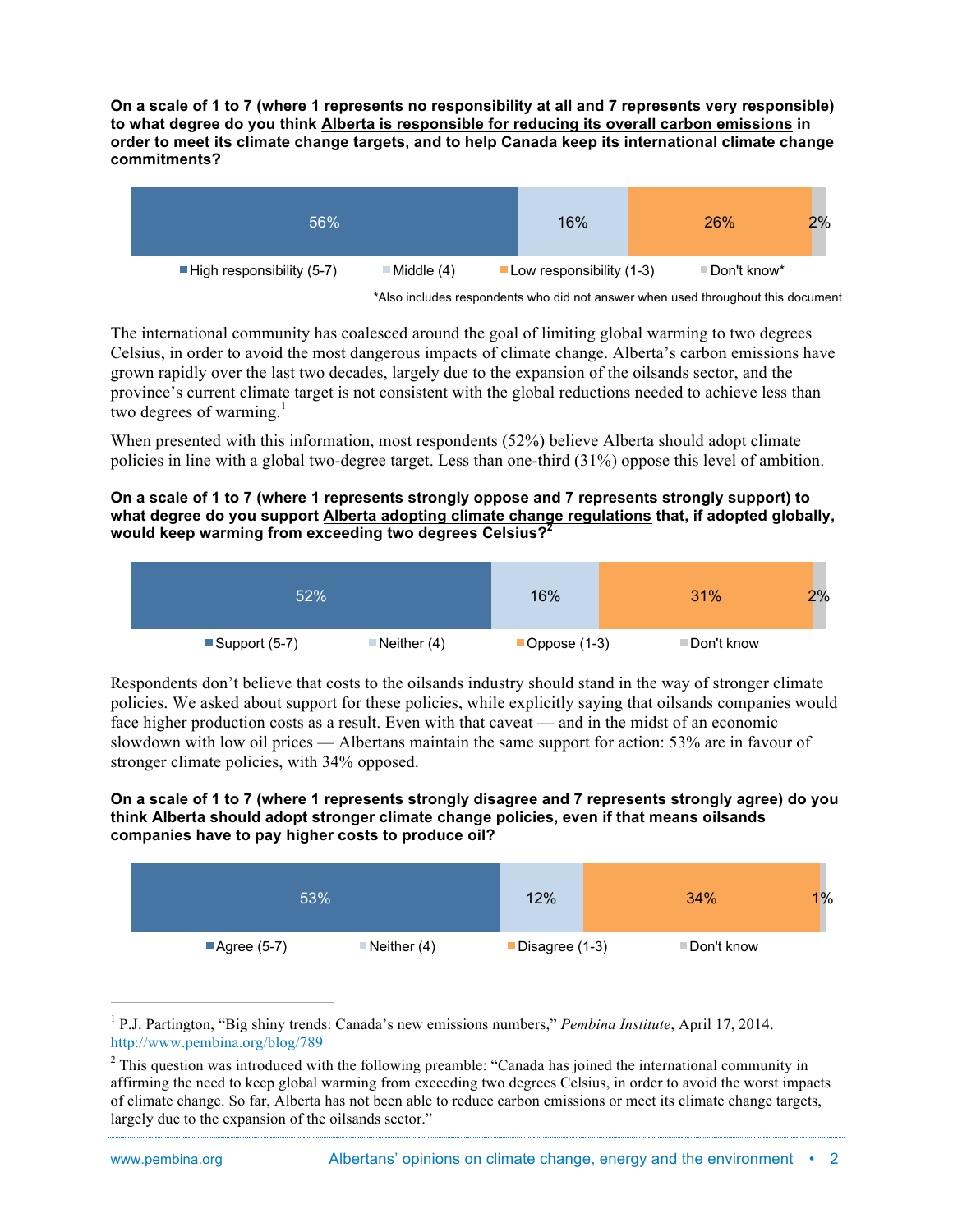Of course, Alberta recently saw a change in government and the New Democrats have begun updating the province's climate policies. When asked to evaluate the new government's approach to climate change so far, we see an interesting three-way split: 36% of respondents say the government is heading in the right direction, 31% say the wrong direction and one-third don't yet have an opinion. This suggests that public opinion has not yet crystallized on this issue, with a substantial number of Albertans taking a "wait-andsee" approach.

**All things considered, would you say the new provincial government in Alberta is moving in the right direction or the wrong direction on climate change?**



## Carbon pricing

Making polluters pay for their carbon emissions is a key step in addressing climate change. Since 2007, Alberta has put a price on some carbon emissions from the province's largest industrial emitters. However, this Specified Gas Emitters Regulation has not been effective at reducing carbon emissions in the province.<sup>3</sup> A higher effective price on carbon is necessary to drive emissions reductions in Alberta.<sup>4</sup>

Half of Albertans (50%) support an economy-wide carbon tax, with 38% opposed. This level of support is expressed even with a question that highlights the cost to individuals, and that uses terminology with less positive connotations (i.e. a "carbon tax" instead of a price or fee).

#### **On a scale of 1 to 7 (where 1 represents strongly oppose and 7 represents strongly support) to what degree do you support Alberta adopting a carbon tax that applies to all polluters, including both individuals and companies?**

| 50% |                                | 11% |  | 38%            | 2%          |  |
|-----|--------------------------------|-----|--|----------------|-------------|--|
|     | Support (5-7)<br>Neither $(4)$ |     |  | Oppose $(1-3)$ | ■Don't know |  |

Building on previous research by the Pembina Institute and the Pacific Institute for Climate Solutions, we also asked about support for a carbon tax depending on how the revenue would be used.<sup>5</sup>

Support was highest when the revenues are directed to technologies that cut emissions from the oil and gas sector (76%) or infrastructure and community projects that cut emissions (72%). There was slightly weaker support for directing revenues to social services (63%) or reducing energy costs for low-income Albertans (60%). The lowest level of support was for directing revenue to income tax cuts, with roughly equal numbers in favour (50%) and opposed (48%).

 <sup>3</sup> Pembina Institute, *Background on Alberta's climate strategy* (2014). http://www.pembina.org/pub/background-onalbertas-climate-strategy

<sup>4</sup> Chris Severson-Baker, "Alberta's carbon pricing not best-in-Canada example," *Pembina Institute*, December 19, 2014. http://www.pembina.org/blog/albertas-carbon-pricing-not-best-in-canada-example

<sup>5</sup> Matt Horne, Kevin Sauvé and Tom Pedersen, *British Columbians' perspectives on global warming and the carbon tax*, Pembina Institute (2012). http://www.pembina.org/pub/2376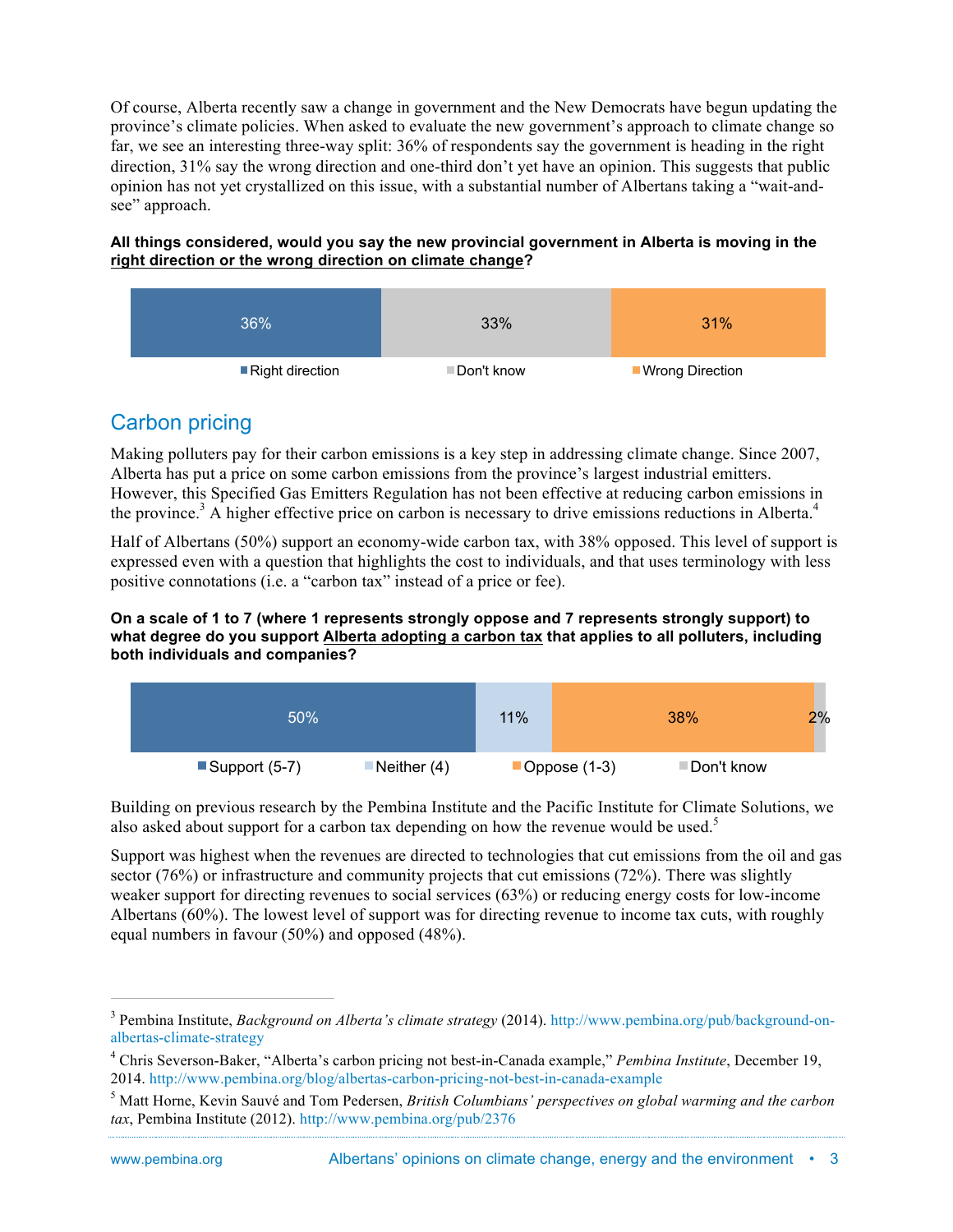**Please indicate if you would support or oppose a carbon tax in Alberta if the revenue was used to…**



### Oilsands and the economy

There has been substantial public discussion of the environmental and economic impacts of oilsands development, and what is the appropriate pace and scale for development. Although the industry and previous Alberta governments have typically favoured rapid expansion of the oilsands, this goal does not appear to be shared by most Albertans.

Roughly half (48%) of Albertans believe that oilsands production should either stay at current levels, or be reduced. Of the remainder, 25% believe the oilsands should be slightly larger and 18% believe they should be much larger. The remaining 8% are undecided.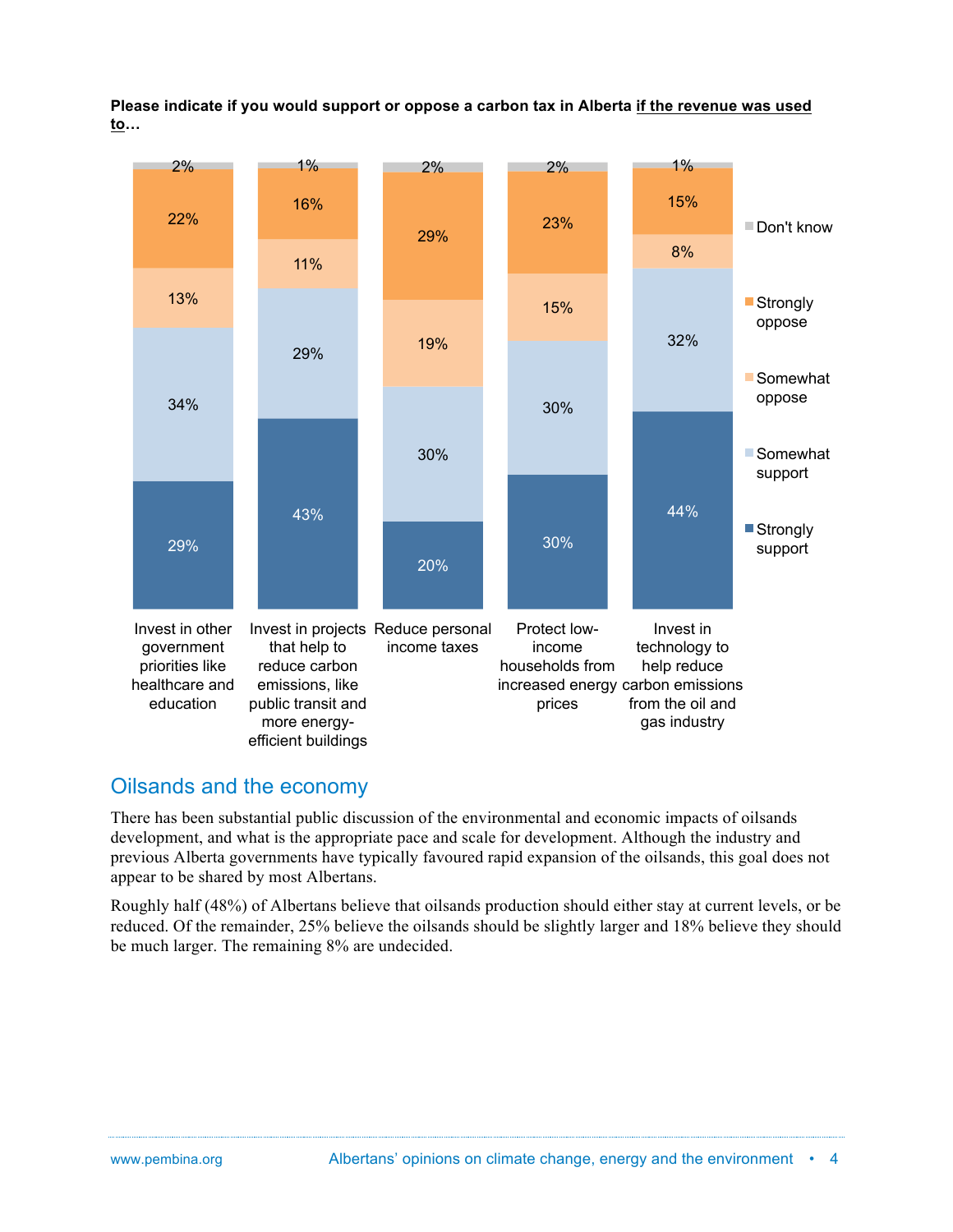**The oilsands currently produce 2.3 million barrels of oil per day, and the industry hopes to expand. To maintain a healthy environment and healthy economy, do you think there is an appropriate limit to the size of the oilsands? Going forward, the overall size of the oilsands should be…**



■Much smaller ■Slightly smaller ■About the same size as now ■Slightly larger ■Much larger ■Don't know

The survey also presented respondents with two "forced choice" questions, where they must choose between opposing viewpoints. This question format doesn't gauge the depth of support for either viewpoint, or how respondents respond to something outside of the dichotomy. Rather, these questions are best interpreted in the context of a debate: they identify which position seems more compelling.

First we asked what the Alberta government should prioritize: making it easier for Alberta's oil and gas industry to compete, or shifting the province's economic orientation away from fossil fuels. Albertans favoured the latter approach by a margin of more than two-to-one.

#### **Which of these statements comes closest to your own views?**

- **The provincial government should focus on making it easier for the oil and gas industry to do business in Alberta.**
- **The provincial government should focus on diversifying the economy, so that Alberta is less dependent on the oil and gas industry in the future.**

| 66%                      |                                  | <b>29%</b>  | 4% |
|--------------------------|----------------------------------|-------------|----|
| Diversifying the economy | Making it easier for oil and gas | ■Don't know |    |

Next, we presented respondents with two explanations for Alberta's economic situation: that the province's economic downturn is due primarily to a lack of economic diversification, or that it is due to the new government's approach to the oil and gas sector. Both are simplifications of opposing viewpoints in the current public debate. <sup>6</sup> Respondents favoured the latter explanation by more than two-to-one.

#### **Which of these statements comes closest to your own views?**

- **The new Alberta government, by increasing corporate taxes and by planning to review royalty rates for the oil and gas industry, is the key factor leading to the province's recent economic downturn.**
- **A long-term lack of economic diversification has left Alberta susceptible to global declines in the price of oil, and this is the key factor leading to the province's recent economic downturn.**

| 66%                                |                                  | 27% |             | 7% |
|------------------------------------|----------------------------------|-----|-------------|----|
| ■ Lack of economic diversification | New Alberta government's actions |     | ⊟Don't know |    |

 <sup>6</sup> Bill Graveland, The Canadian Press, "Alberta government's decision to hike taxes made recession worse, Harper says," available at *Global News*, September 26, 2015. http://globalnews.ca/news/2222761/alberta-governmentsdecision-to-hike-taxes-made-recession-worse-harper-says/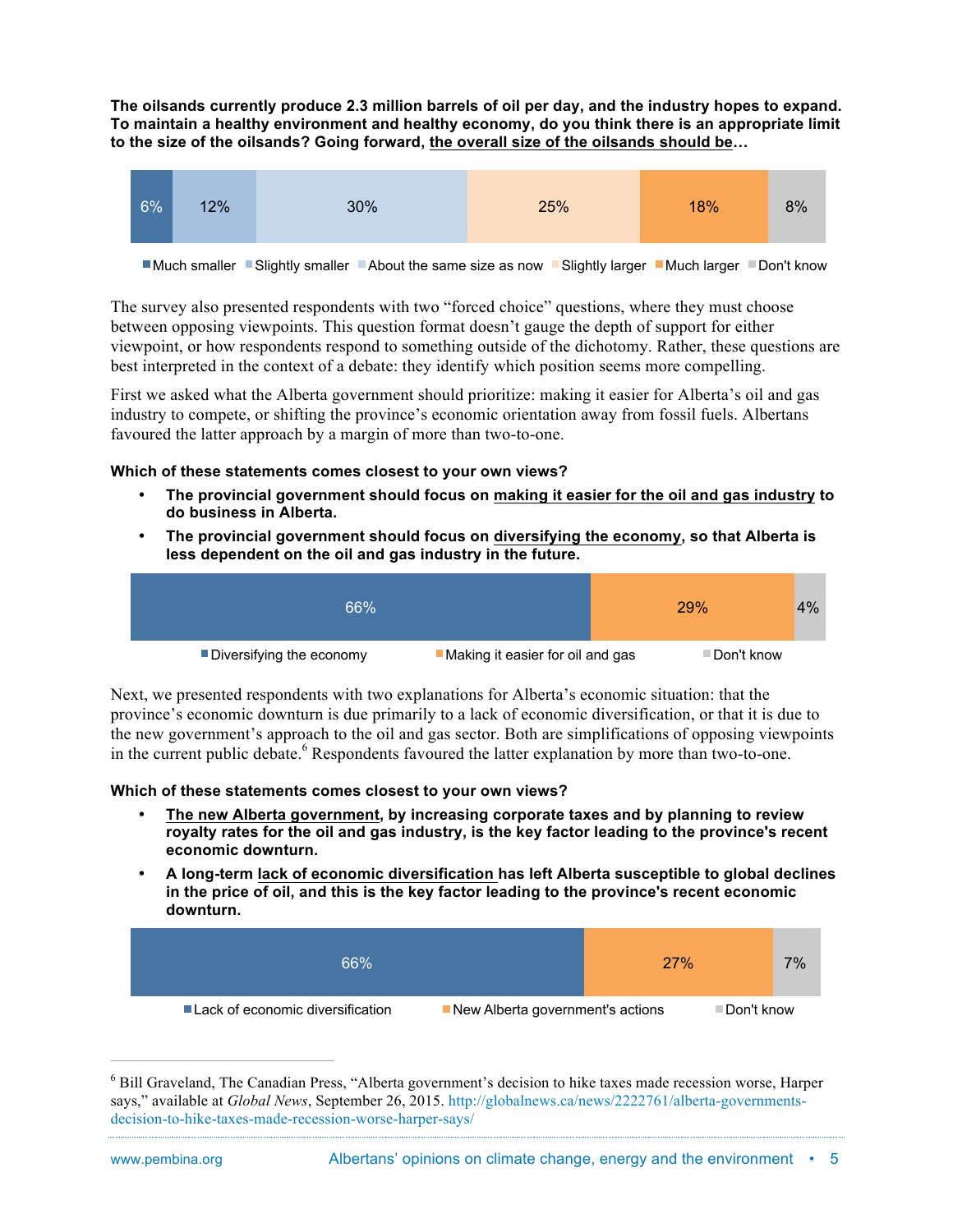## Environmental regulations and enforcement

Alberta Premier Rachel Notley recently commented that "the record of the previous [provincial] government, when it comes to their environmental stewardship, has not been one about which we can be proud."<sup>7</sup> As part of this survey, we asked respondents to evaluate the previous Progressive Conservative government's performance when it comes to enforcing environmental rules in the oilsands.

Most respondents (60%) said the PC government did not strictly enforce existing regulations, compared with 33% who thought it had been strict. Almost one-third of respondents (32%) opted for the most critical answer, saying the previous government was "not at all strict," compared with only 7% who chose the "very strict" characterization.

#### **How strict do you think the previous Progressive Conservative government was about enforcing environmental rules and safeguards in the oilsands?**



A large majority (70%) of Albertans want to see stricter enforcement of environmental rules in the oilsands, with "much more strict" enforcement being the most popular option (36%). Only 2% of respondents believe enforcement should be less stringent, while 24% think the previous government's approach should be maintained.

#### **Compared with the previous Progressive Conservative government, how strict do you think the new provincial government should be about enforcing environmental rules and safeguards in the oilsands?**

| 36%                             |                      | 34%            | <b>24%</b>    | $3\%$ 3%    |
|---------------------------------|----------------------|----------------|---------------|-------------|
| $\blacksquare$ Much more strict | Somewhat more strict | About the same | ■Less strict* | ⊟Don't know |

\*Includes respondents who answered either "somewhat less strict" or "much less strict"

The survey also asked about two local environmental issues related to oilsands development: wetlands and land use in the boreal forest.

Alberta has regulated wetland development in the settled portion of the province for many years: anyone who drains or destroys an area of wetlands must "offset" those impacts by preserving or conserving three times as much wetland habitat elsewhere. However, no such requirement exists for the forested parts of Alberta where oilsands development happens. $8$  We asked about the idea of a one-for-one wetlands offset requirement for the oilsands, where an equal area must be conserved or restored.

 $<sup>7</sup>$  Jodie Sinnema, "Premier stands by comments criticizing Alberta's past response to environmental protection,"</sup> *Edmonton Journal*, September 16, 2015. http://edmontonjournal.com/news/politics/premier-stands-by-commentscriticizing-albertas-past-response-to-environmental-protection

<sup>8</sup> Simon Dyer, "Will Alberta finally protect wetlands, or will the oilsands continue to get a free pass?", *Pembina Institute*, January 25, 2010. http://www.pembina.org/blog/367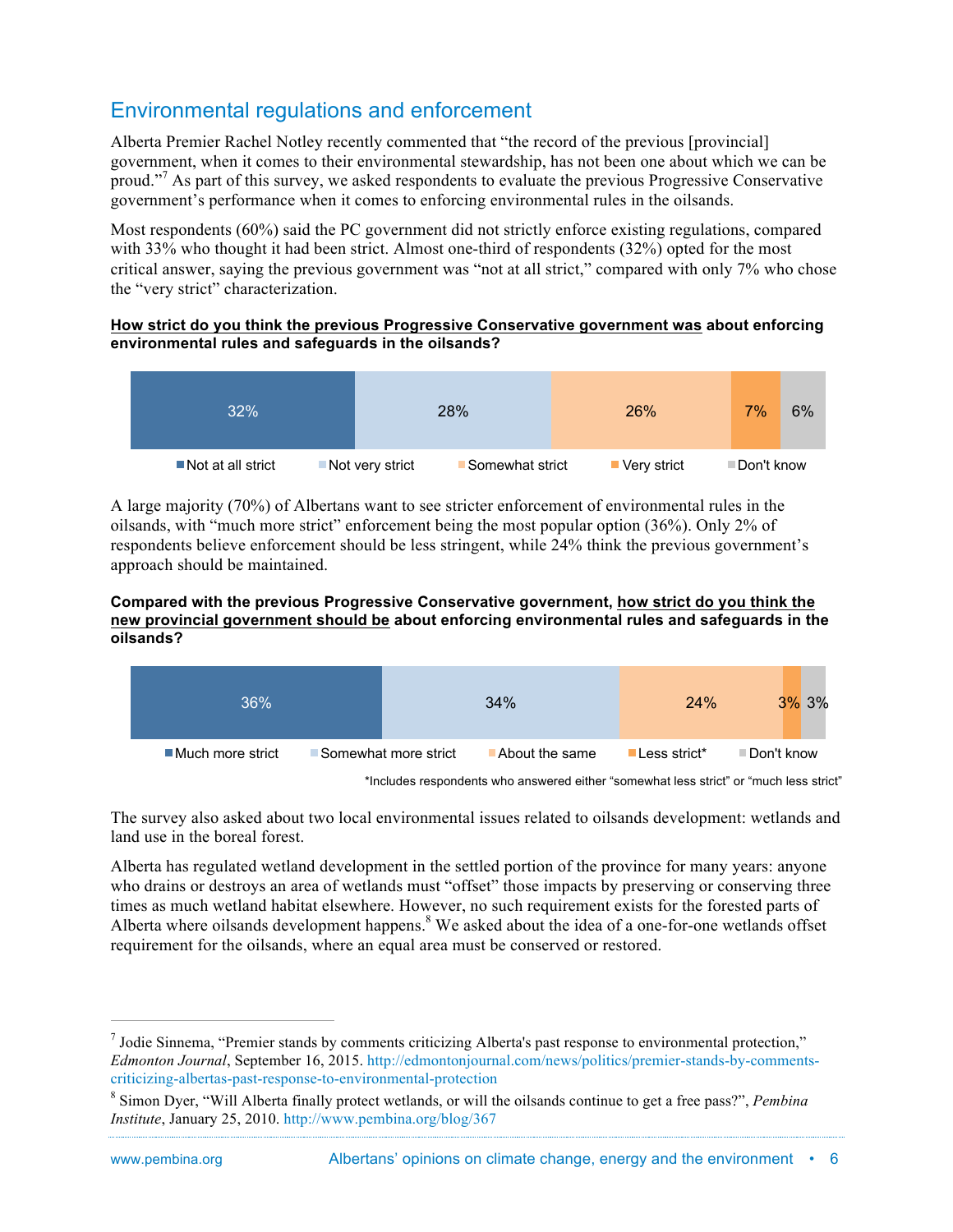Wetland protection is almost universally popular in Alberta. An overwhelming majority of respondents (95%) support one-for-one wetland offsets, with three-quarters expressing strong support.

#### **Some wetlands are destroyed by oilsands development. To what extent do you agree or disagree that oilsands companies should be required to conserve or restore an area of wetlands equal to what was disturbed by their operations?**



<sup>\*</sup>Includes respondents who answered either "somewhat disagree" or "strongly disagree"

About 14% of Alberta's boreal forest is currently designated as parkland, which means it can't be used for industrial development.<sup>9</sup> Two-thirds of respondents (67%) support designating more of the forest as parkland — even with the explicit caveat that this reduces development opportunities — and 41% support designating "much more" of the forest as parkland. There is very little support (4%) for a reduction in parkland and moderate support (27%) for the status quo.

#### **About 14% of Alberta's boreal forest is currently protected as parkland. Most of the remainder is open for industrial development. How much of Alberta's boreal forest do you think should be protected for wildlife and environmental reasons, even if this reduces opportunities for industry?**

| 41%        |               | 26%            |                          | 27%         | 4% 2% |
|------------|---------------|----------------|--------------------------|-------------|-------|
| ■Much more | Slightly more | About the same | $\blacksquare$ Less $^*$ | ■Don't know |       |

\*Includes respondents who answered either "slightly less" or "much less"

# Electricity and clean energy

The current Alberta government has committed to an accelerated phase-out of coal-fired electricity in the province, and some of this generation capacity will have to be replaced by other sources. A large majority of respondents (70%) support investments in renewable energy to reduce the province's reliance on coal, with only 19% opposed.

**More than half of Alberta's electricity is currently produced by coal-fired generating plants. On a scale of 1 to 7 (where 1 represents strongly oppose and seven represents strongly support) to what degree would you support or oppose investing in renewable energy — like wind and solar power — as a way to reduce Alberta's use of coal for electricity?**

|                              | 70%           |                | 10%         | 19% | $1\%$ |
|------------------------------|---------------|----------------|-------------|-----|-------|
| $\blacksquare$ Support (5-7) | Neither $(4)$ | Oppose $(1-3)$ | ■Don't know |     |       |

 <sup>9</sup> Nature Conservancy of Canada and Global Forest Watch Canada, *Northern Alberta Conservation Atlas* (2014). http://www.globalforestwatch.ca/files/publications/20140903A\_NAB\_ConsAtlasW.pdf